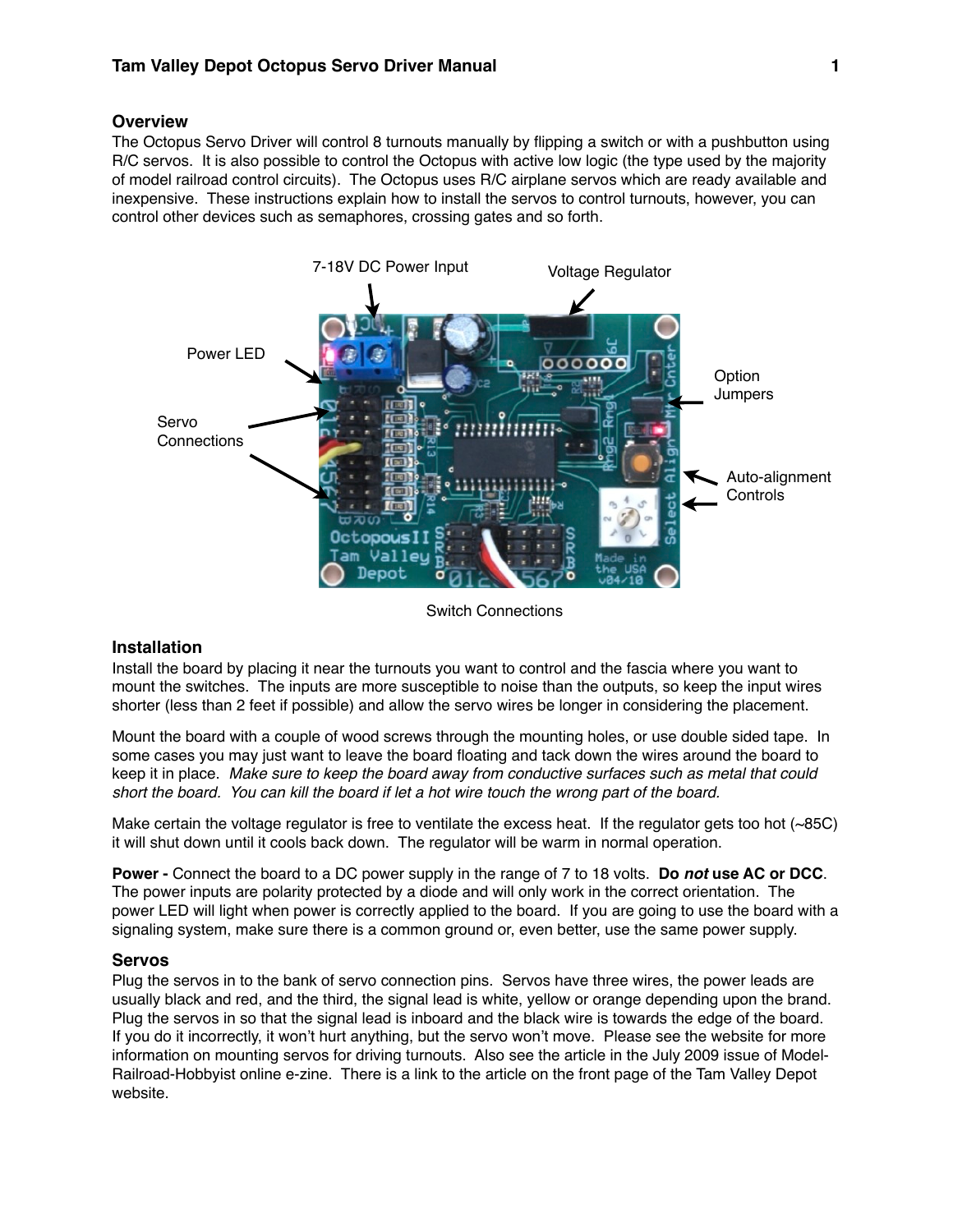### **Tam Valley Depot Octopus Servo Driver Manual 2**

**Servo Extensions -** If the wire is too short to reach the board after installation, servo extenders in various lengths are available form Tam Valley Depot or at your local R/C hobby shop. Alternatively you can splice in extra lengths of wire. The servos draw little current so that any wire 26 gauge and above will work well. How many extensions can you add? In a test I was able to add 15 feet of 26 gauge extensions and the servos still worked well - at 20 feet the servos stopped working. A

heavier gauge wire would allow longer extensions, although I haven't made any tests.

# **Control Inputs**

The **Mtr** jumper is used to tell the board if momentary switches or toggle switches are being used. Make sure the jumper is correctly set or you will get unusual results. In the picture to the right the **Mtr** jumper is ON.

**Toggles -** The switch needs to be arranged so that it is open in one position and closed in the other (i.e. just like a light switch). You can use toggles, relays or lever switches for this. If you use a DPDT toggle, then the other side of the switch can be used to switch the frog polarity.



**Momentary** - You can use a pushbutton for the input. Each time the button is pushed, the turnout will change. The Tam Valley Depot fascia controllers are momentary devices so put the **Mtr** jumper on when using these. You can use several pushbuttons in parallel to have two or more stations controlling one turnout. You can use a Y cable with the fascia controllers to have two input stations both with indicator LEDS.

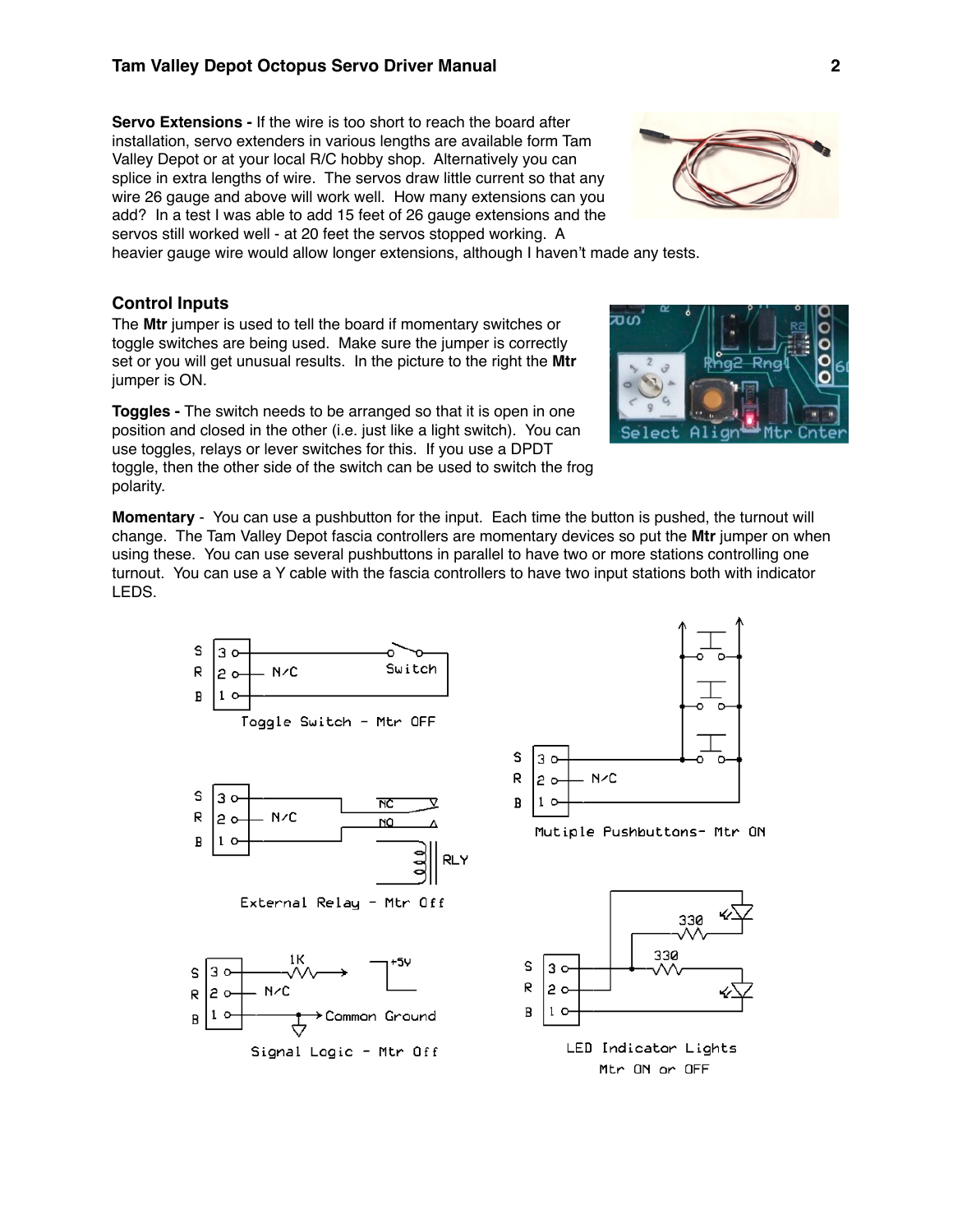# **Centering the Servos**

To aid in installation the servos can be driven to their center position. Place a jumper across the **Cnter** pins and the all the servos will move to their center positions. The servos will stay centered until the jumper is removed.

# **Automatically Aligning the Servos**

Follow these steps to align the servos automatically.

- Connect the servo to the board
- *Set Select to the same number as the servo*
- Put on the **Cnter** jumper
- Mount the servo such that the points are midway between the stock rails
- Remove the **Cnter** jumper
- Press **Align** for  $\sim$  1 sec
	- The LED will flash rapidly for about 2 minutes while the servos are aligned

(To abort press **Align** briefly.)

• If desired, swap the endpoints with a *brief* push of **Align**

If the servos stop before the desired inputs, check that the points are free to move and that there are no obstructions to the actuating mechanism. *You can also try pushing the Align button again - each time the buttons is pushed the endpoint threshold current will be upped ~50% for the next 3 attempts as long as the selector is held at the same number.* When the selector is moved to a new number the current threshold is reset. This will allow for stiffer points to be aligned without causing excessive current on more easily moved points.

#### **Range Jumpers**

As an *alternate* to the auto-alignment of each servo the two range jumpers, **Rng1** and **Rng2** set the range of movement of the servos from about 10 degrees to approximately 70 degrees according to the table. If either of the jumpers is on *all* of the turnouts will use this range regardless of the auto-alignment values. However, using the range jumpers can be a useful alternative to the alignment in many cases where all your servos can use the same throw.

| R1  | R <sub>2</sub> | Range      |
|-----|----------------|------------|
| Off | Off            | Auto-align |
| On  | Off            | $+/- 17$   |
| Off | On             | $+/- 33$   |
| On  | On             | $+/- 55$   |

The illustration shows the jumpers On for **Rng1** and Off for **Rng2**.

## **Factory Defaults Reset**

To reset all the values to their original factory values, turn off the power to the board for at least 30 seconds and then hold down the Align button while turning the power back on. This will erase all the servo positions and set them back to just either side of centered.